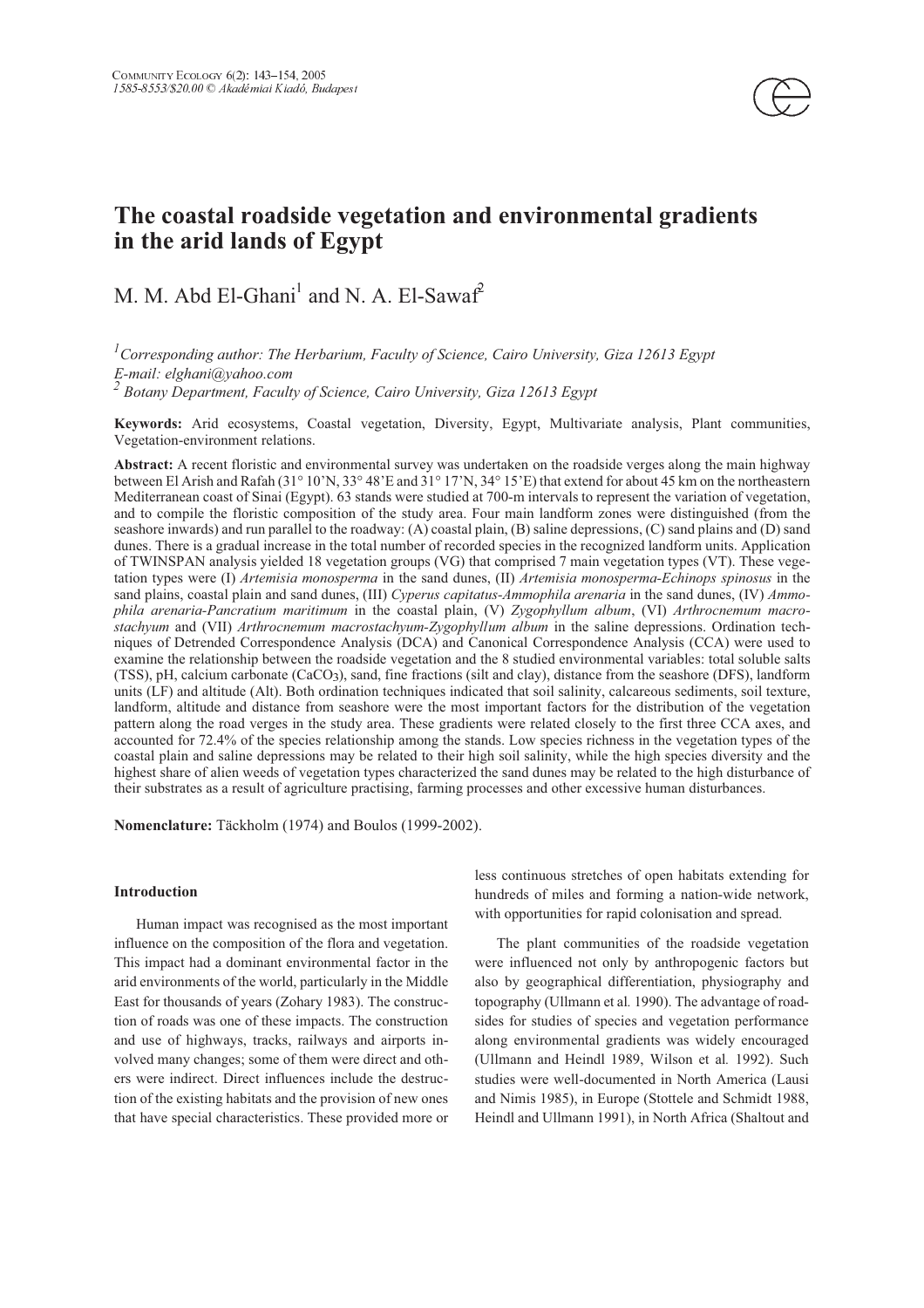Sharaf El Din 1988, Abd El-Ghani, 1998, 2000), in Saudi Arabia (Batanouny 1979, Fayed and Zayed 1989, Abd El-Ghani 1996), in the Judean Desert (Holzapfel and Schmidt 1990) and in New Zealand (Ullmann et al. 1995). In Egypt, desert highways, and the agricultural roads that traverse cultivated areas, were adequately inter-connected. Altogether, the present road-net amounts to 41.300 km, of which 19.6% were in Sinai Peninsula. Ranked second were those of the Nile Delta (18.7%), the Nile Valley (15.7%), while the least were in the Western Desert of the country (8%). The density of the road-net reached 41.2 km/1000  $\text{km}^2$ . The rate of car traffic ranged between 1000-2000 vehicle/day on the regional roads to more than 6000 vehicle/day on the eastern and western international coastal highways (Iraqi et al. 2002). Outstanding proportion of alien species was documented to characterize the contemporary flora of Egypt (Abd El-Ghani and El-Sawaf 2004). In the northwestern roadsides along the Mediterranean coast and in the northern Oases of the Western Desert, the road verges were colonised almost exclusively by alien species; most of which were of Mediterranean origin and were introduced within the last 70 years (El Hadidi and Kosinová 1971).

Much attention has been paid to depict the flora, ecology, vegetation-environment relationships, phytogeography and plant biodiversity along the road verges in the western Mediterranean coastal land of Egypt (amongst others; Batanouny and Abu El-Souod 1972, Ayyad and Fakhry 1996, Salama et al. 2003), few similar studies in the eastern section were compiled (e.g., Danin et al. 1982, Zahran et al*.* 1996, Gibali 2000). The purpose of this study was to describe the flora and vegetation of El Arish-Rafah roadside verges on the northeastern Mediterranean coast of Sinai (Egypt), and to relate the floristic composition and the species diversity to the prevailing environmental conditions.

#### **The study area**

It is located between El Arish (31° 10'N, 33° 48'E) and Rafah (31° 17'N, 34° 15'E), and extends for about 45 km along the northeastern Mediterranean coast of Sinai (Fig. 1). The area was chosen for its high environmental diversity. It represents the easternmost part of the international coastal highway that links Egypt with the countries of North Africa in the west, and those of the eastern Mediterranean in the east. The natural vegetation is very sparse. A semi-steppe type of vegetation characterizes the study area. Kassas (1952) reported the major dominant landforms (littoral dunes, inland dunes, and salt marshes), but Danin (1983) listed further floristic subdivisions and brief habitat descriptions. The coastal belt of the sand dunes represents one of the salient features of the investigated area. The dunes of north Sinai absorb and store rainwater, the low lands between them being a permanent source of fresh water that can be tapped by digging shallow wells. As a result of population pressure, the demand for freshwater supplies was accordingly increased. Thus, water from the Nile is now transferred to Sinai Peninsula through El Salam Canal (Fig. 1).

Desert reclamation and agricultural processes were practised in the study area. Date-palm plantations and irrigated gardens is another conspicuous feature along part of the seashore. In many instances, the land was ploughed and cultivated after the first rain of a season. Cultivation of barley, maize, tomato, sesame, grapes, peaches, pomegranates, olives, figs and watermelons was achieved. Nevertheless, spreader dykes were also conducted for cultivation of beans, wheat and other cereals just upstream of the dykes. Large-scale forestation with tamarisk (*Tamarix aphylla*) and *Acacia saligna* was carried out, mainly along roads traversing the dunes, to arrest sand dune encroachment (Weinstein and Schiller 1979).

According to UNESCO-FAO (1963), the climate of the study area is attenuated subdesertic. Recent records of climatic data for Rafah were incomplete and insufficient. Available records of the mean annual rainfall decrease in the east-west direction. It reached ca.  $304 \text{ mm year}^{-1}$  at



Figure 1. Location map of the study area.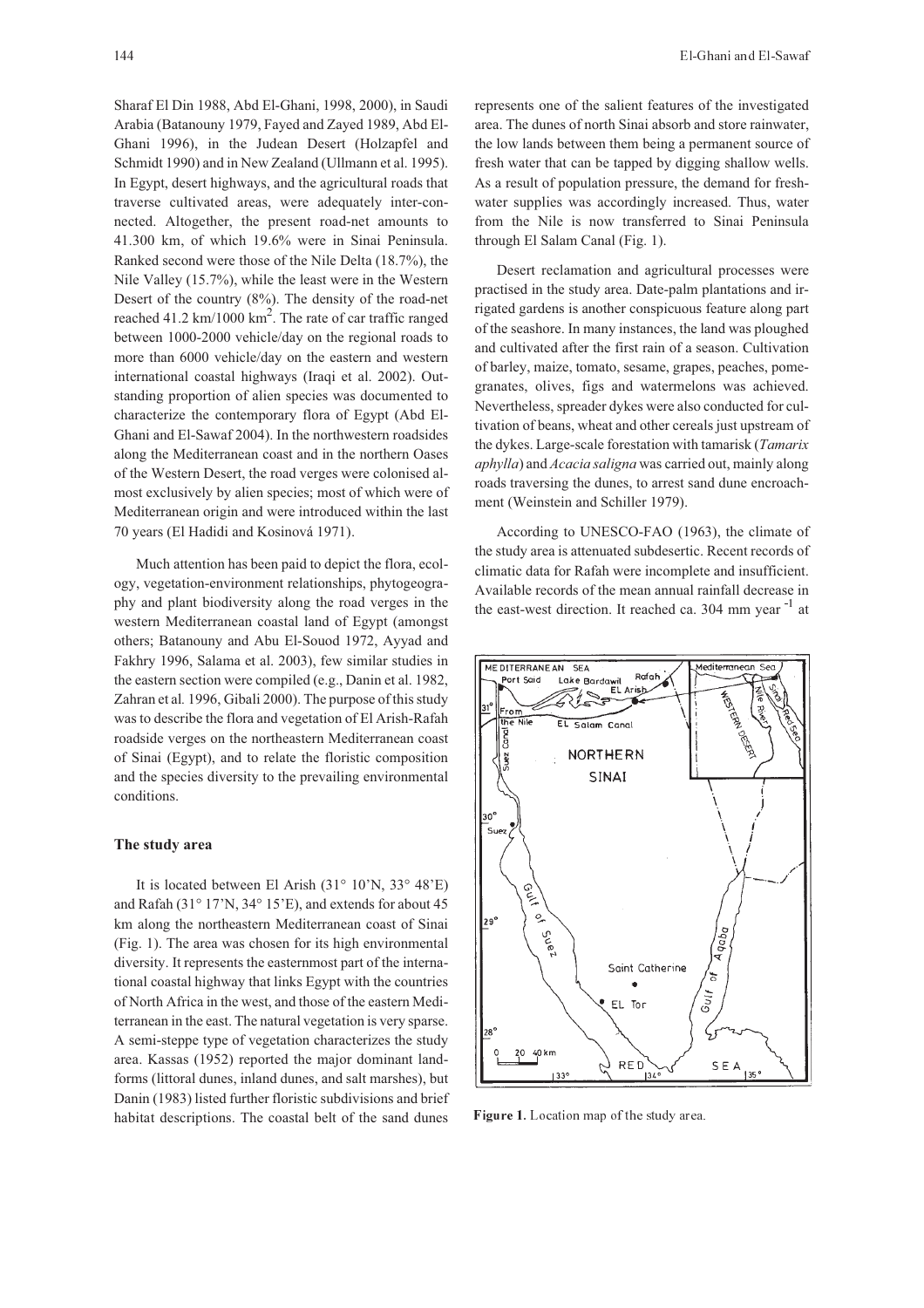Rafah and 96.8 mm at El Arish. The gradient in the annual rainfall is obvious, which was associated with an inverse evaporation gradient, indicating the increase of aridity from west of the study area to its east. Average daily maxima of the hottest month were 38.6°C at El Arish and 31.5°C at Rafah, while average daily minima of the coldest month were 7.3°C and 7.8°C, respectively. Frost may occur in January and February at El Arish, and fog and dew were also common and probably contribute much to the total sum of plant-available moisture. Average maximum relative humidity at El Arish was 70%, and the average minimum was 32%.

#### **Methods**

A quantitative survey of the roadside vegetation was made during the growing season May-June 2003. Generally, it was possible to distinguish, from the Mediterranean Sea inwards, four main landforms in which the plant communities were combined: (A) coastal plain, (B) saline depressions, (C) sand plains and (D) sand dunes. Only stands with an established cover of vegetation were sampled and highly disturbed verges were avoided. Stratified random sampling method was employed (Greig-Smith, 1983). The studied 63 stands (15 m  $\times$  15 m) were located systematically at ca.700-m intervals on the outer verge of the road to eliminate the disturbance, which may have been caused to the vegetation by the traffic. In each of the studied stands, presence or absence of plant species was recorded using 5 sample plots (each  $3 \text{ m} \times 5 \text{ m}$ ) randomly positioned.

Three soil samples (0-20, 20-35, 35-50 cm) were collected from each stand. These samples were then pooled together to form one composite sample, air-dried, thoroughly mixed, and passed through a 2 mm-sieve to get rid of gravel and boulders. The portion finer than 2 mm was kept for physical and chemical analysis according to Jackson (1967). Soil texture was determined by the hydrometer analysis (Bouyoucos 1962), and the results used to calculate the percentages of sand, silt and clay. CaCO<sub>3</sub> percentage was estimated using 1N HCl. Soil reaction (pH) and total soluble salts (TSS) were evaluated in 1:5 soil-water extract using a glass electrode pH-meter and electric conductivity meter, respectively. An altimeter was used to determine the elevation (Alt) above sea level, and the distance from seashore (DFS) was determined either by walking or by other means.

In order to obtain an effective analysis of the vegetation and related environmental factors, both classification and ordination techniques were employed. Two-Way Indicator Species Analysis (TWINSPAN) using the default settings of the computer program PC-ORD for Windows version 4.14 (McCune and Mefford 1999) was used to classify a floristic presence/absence data matrix of 63 stands and 78 species. An ordered two-way table that expresses succinctly the relationships of the samples and species within the data set was constructed (Hill 1979). To assure the robustness of the resulting classification, we devised a second classification using squared Euclidean distance dissimilarity matrix with minimum variance (also called Ward's method) as agglomeration criterion (Orlóci 1978) of Multi-Variate Statistical Package for windows (MVSP) version 3.1 (Kovach 1999). This produced nearly identical results to the TWINSPAN analysis.

The computer program CANOCO version 4 for Windows (ter Braak and Šmilauer 1998) was used for all ordinations. Detrended Correspondence Analysis (DCA), an indirect gradient analysis technique, plots stands against axes based on species composition and abundance. Preliminary analyses were made by applying the default option of the Detrended Correspondence Analysis (DCA; Hill and Gauch 1980) in the CANOCO program, to check the magnitude of change in species composition along the first ordination axis (i.e., gradient length in standard deviation (SD) units). In the present study, DCA estimated the compositional gradient in the vegetation data to be larger than 5 SD-units for the first axis, thus Canonical Correspondence Analysis (CCA) is the appropriate ordination method to perform direct gradient analysis (ter Braak and Prentice 1988). Ter Braak (1986) suggests using DCA and CCA together to see how much of the variation in species data was accounted for by the environmental data. Eight environmental factors were included: total soluble salts (TSS), pH, calcium carbonate  $(CaCO<sub>3</sub>)$ , sand, fine fractions (silt and clay), distance from the seashore (DFS), landform units (LF) and altitude (Alt). All the default settings were used for CCA, and a Monte Carlo permutation test (199 permutations; ter Braak 1994) was used to test for significance of the eigenvalues of the first canonical axis. Intra-set correlations from the CCA's were used to assess the importance of the environmental variables.

The TWINSPAN vegetation types were subjected to an ANOVA based on environmental variables to find out whether there were significant variations among types. Simple linear correlation coefficients were calculated to evaluate the relationship between the environmental factors, and Sørensen's coefficient of floristic similarity (CCs) between the identified landforms was also estimated. All the statistical analyses were carried out using SPSS version 10.0 for Windows. Species richness (alpha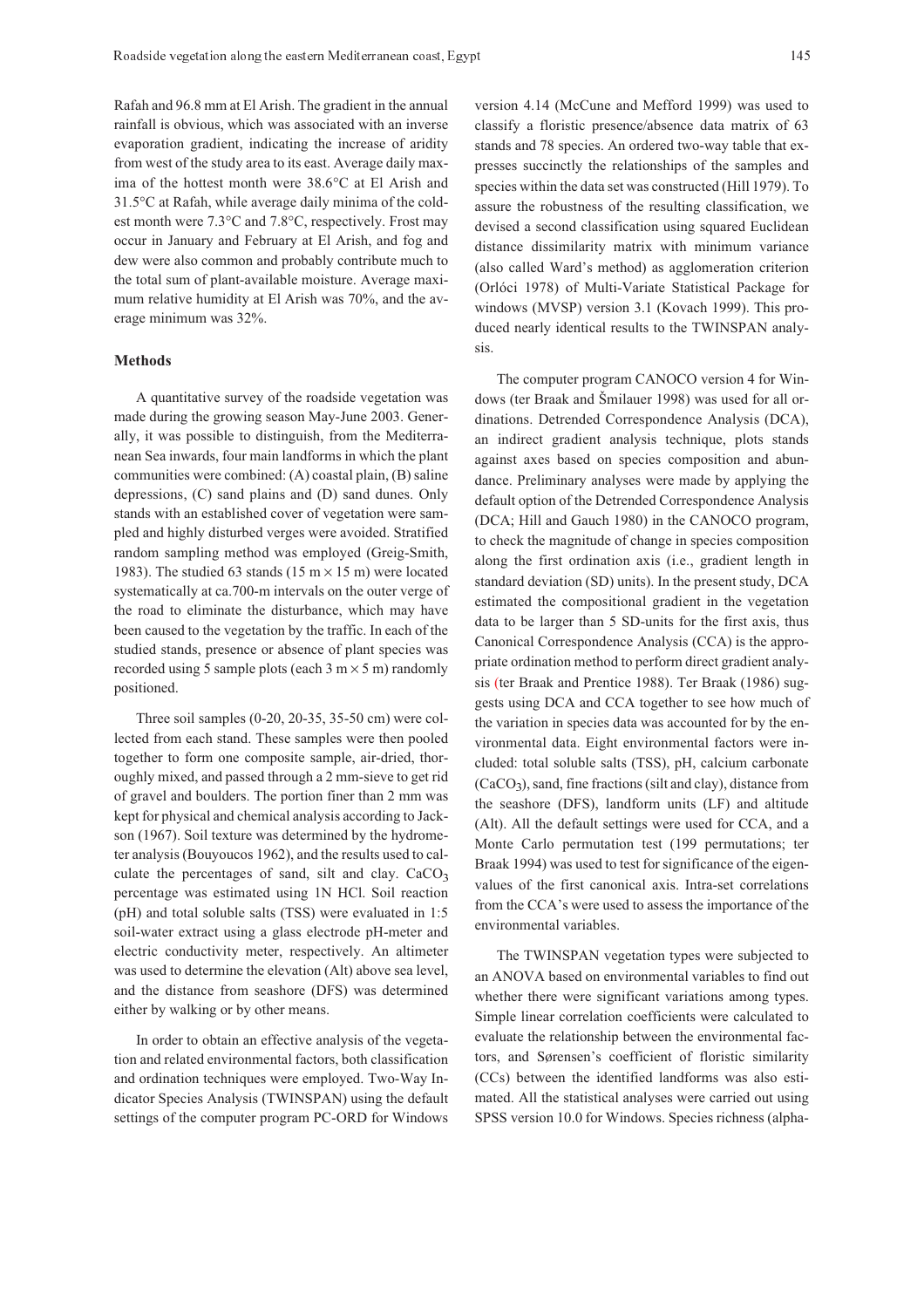diversity) was calculated as the average number of species per stand.

### **Results**

#### *Floristic relations*

In total, 78 species from 31 vascular plant families were found; of which 24 are annuals and 54 perennials. There is a gradual increase in the total number of recorded species from 27 in the coastal plain to 43 in the sand dunes. The floristic similarities between the recognized four landforms (Table 1) showed significant positive correlations between saline depressions and the coastal plain in one hand, and between the sand plains and sand dunes in the other. The coastal and sand plains were negatively correlated with each other. Regarding species richness, the floristic composition in the recognized landforms showed remarkable differences. Chamaephytes were the predominant life form and constituted 32% of the recorded flora, followed by therophytes (31%) and hemicryptophytes (17%). In this context, chamaephytes, hemicryptophytes and cryptophytes altogether constituted the main bulk of the floristic structure of each of the recognized landform unit. It ranged from 49% and 51% in sand dunes and sand plains to 61% and 67% in the coastal plain and saline depressions, respectively.

Table 1. Sørensen's coefficient of floristic similarity (CCs) between the different landform units in the study area.

| Landform unit           | C        | S        | M    |      |
|-------------------------|----------|----------|------|------|
| C                       |          |          |      |      |
| S                       | $-0.43*$ |          |      |      |
| М                       | $0.47**$ | 0.005    |      |      |
| D                       | 0.28     | $0.46**$ | 0.30 |      |
| Total Number of species | 27       | 41       | 28   | 43   |
| % of alien weed species | 12.5     | 19.1     | 15.7 | 26.6 |

None of the 78 species occurs at all the 63 studied stands. There were few highly frequent species and very many that were infrequent. Only 2 species (*Echinops spinosus* and *Zygophyllum album*) had a frequency of more than 50%, and 35 species (about 65% of the total) had a frequency more than 10%. This is similar to the distribution of frequencies reported for roadside vegetation in California (Frenkel 1970) and New Zealand (Ullmann et al. 1995). Some of the recorded species have wide ecological and sociological range of distribution such as *Cornulaca monacantha* and *Cyperus capitatus*, with 75 records and the highest occurrence among perennials (24%), while *Mesembryanthemum crystallinum* was recorded in 119 sample plots and showed the highest occurrence among annuals (38%). The results revealed that 37



Figure 2. The dendrogram resulting from TWINSPAN analysis of 63 stands of the study area. The broken line denotes the level at which the dendrogram yields seven vegetation types (I-VII). Indicator species and vegetation group abbreviations are shown in the Appendix.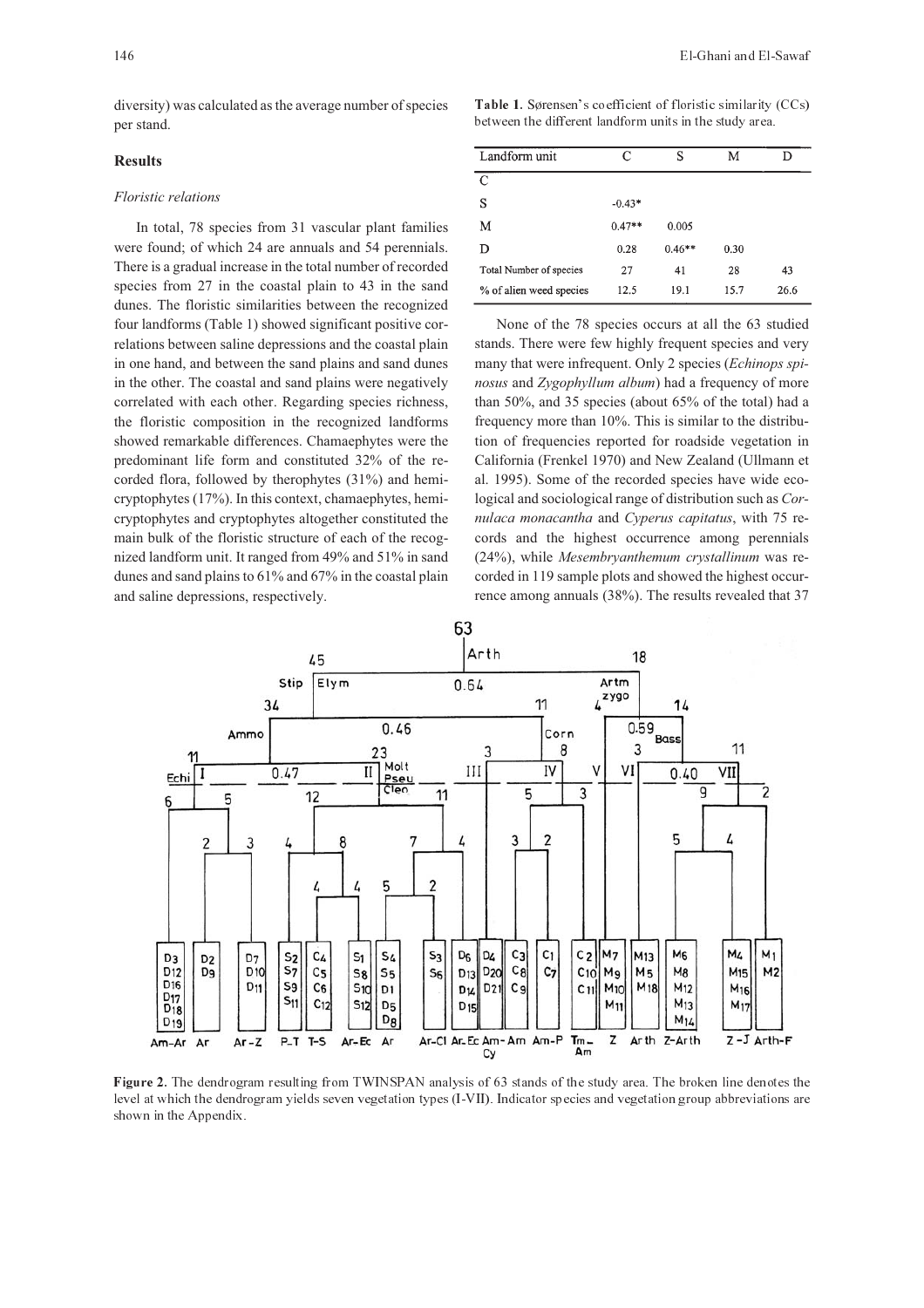| Table 2. Characteristics of the seven vegetation types (VT) and 18 vegetation groups (VG) derived after the application of |  |  |  |  |  |
|----------------------------------------------------------------------------------------------------------------------------|--|--|--|--|--|
| TWINSPAN. For landform unit abbreviations, see Table 1, $N =$ Number of stands recorded.                                   |  |  |  |  |  |

| VT<br>VG   |                         | Characteristic species                          | Species  | $P\%$      | N                       | Landform units |                |                |                |
|------------|-------------------------|-------------------------------------------------|----------|------------|-------------------------|----------------|----------------|----------------|----------------|
|            |                         |                                                 | richness |            |                         | $\overline{c}$ | S              | M              | D              |
|            | $\mathbf{1}$            | Artemisia monosperma<br>Ammophila arenaria      | 5.2      | 100<br>75  | 6                       |                |                |                | 6              |
| I          | 2                       | Artemisia monosperma                            | 12.0     | 100        | $\mathbf{2}$            |                |                |                | $\overline{2}$ |
|            | $\overline{\mathbf{3}}$ | Artemisia monosperma<br>Zygophyllum abum        | 6.0      | 100<br>100 | 3                       |                |                |                | 3              |
|            | $\overline{\mathbf{4}}$ | Panicum turgidum<br>Thymelaea hirsute           | 7.2      | 100<br>100 | $\overline{4}$          |                | 4              |                |                |
|            | 5                       | Silene succulenta<br>Thymelaea hirsute          | 8.0      | 75<br>50   | $\overline{\mathbf{4}}$ | $\overline{4}$ |                |                |                |
| H          | 6                       | Artemisia monosperma<br>Echinops spinosus       | 12.0     | 100<br>100 | $\overline{\mathbf{4}}$ |                | 4              |                |                |
|            | 7                       | Artemisia monosperma                            | 15.8     | 80         | 5                       |                | 2              |                | 3              |
|            | 8                       | Artemisia monosperma<br>Cleome amblyocarpa      | 12.5     | 100<br>100 | 2                       |                | $\overline{2}$ |                |                |
|            | 9                       | Echinops spinosus<br>Artemisia monosperma       | 16.2     | 100<br>75  | $\overline{\mathbf{4}}$ |                |                |                | 4              |
| Ш          | 10                      | Cyperus capitatus<br>Ammophila arenaria         | 12.3     | 100<br>67  | 3                       |                |                |                | 3              |
|            | 11                      | Ammophila arenaria                              | 12.7     | 100        | 3                       | 3              |                |                |                |
| IV         | 12                      | Ammophila arenaria<br>Pancratium maritimum      | 16.5     | 100<br>100 | $\overline{2}$          | $\overline{2}$ |                |                |                |
|            | 13                      | Ammophila arenaria<br>Tamarix nilotica          | 13.0     | 100<br>67  | 3                       | 3              |                |                |                |
| V          | 14                      | Zygophyllum album                               | 8.7      | 100        | 4                       |                |                | 4              |                |
| VI         | 15                      | Arthrocnemum macrostachyum                      | 9.7      | 100        | 3                       |                |                | 3              |                |
|            | 16                      | Arthrocnemum macrostachyum<br>Zygophyllum album | 6.4      | 100<br>100 | 5                       |                |                | 5              |                |
| <b>VII</b> | 17                      | Zygophyllum album<br>Juncus rigidus             | 8.2      | 100<br>80  | 4                       |                |                | 4              |                |
|            | 18                      | Arthrocnemum macrostachyum<br>Frankenia hirsuta | 6.0      | 100<br>100 | $\overline{2}$          |                |                | $\overline{2}$ |                |

species (55.2% of the total) demonstrated a certain degree of consistency, where they were exclusively recorded or confined to a certain landform unit and do not penetrate elsewhere. These species were distributed as follows: 11 in the sand plains (e.g., *Panicum turgidum, Fagonia arabica* and *Convolvulus lanatus*), 3 in the coastal plain (e.g., *Agathophora alopecuroides, Solanum elaeagnifolium* and *Euphorbia paralias*), 13 in the saline depressions (e.g., *Arthrocnemum macrostachyum, Juncus rigidus, Halocnemum strobilaceum* and *Suaeda aegyptiaca*) and 10 in the sand dunes (e.g., *Cynodon dactylon, Bassia indica, Chenopodium murale, Amaranthus graecizans* and *Rumex pictus*).

#### *Vegetation classification*

Classification of the presence-absence data set of 78 species recorded in 63 stands using the TWINSPAN analysis yielded 18 vegetation groups (VG) at level 6 of the hierarchy (Fig. 2; Table 2). These groups could be categorized at level 3 of the classification into 7 major

vegetation types (VT). These types named after the first and second dominant species as follows: (I) *Artemisia monosperma* in the sand dunes, (II) *Artemisia monosperma-Echinops spinosus* in the sand plains, coastal plain and sand dunes, (III) *Cyperus capitatus-Ammophila arenaria* in the sand dunes, (IV) *Ammophila arenaria-Pancratium maritimum* in the coastal plain, (V) *Zygophyllum album*, (VI) *Arthrocnemum macrostachyum* and (VII) *Arthrocnemum macrostachyum-Zygophyllum album* in the saline depressions. One-way ANOVA test showed significant differences (F-ratio=8.8; *p*=0.001) between the recognized landforms and the evolved vegetation types. The total number of recorded species and species richness of the 7 vegetation types (VT) differ significantly between stands (Table 3). While VT (II) had the highest total number of species (56), VT (III) and (V) had the lowest (13 and 14, respectively). The highest species richness of 16.7±4.8 was found in VT (II), but the lowest  $(6.9\pm2.2)$  was in VT (IV).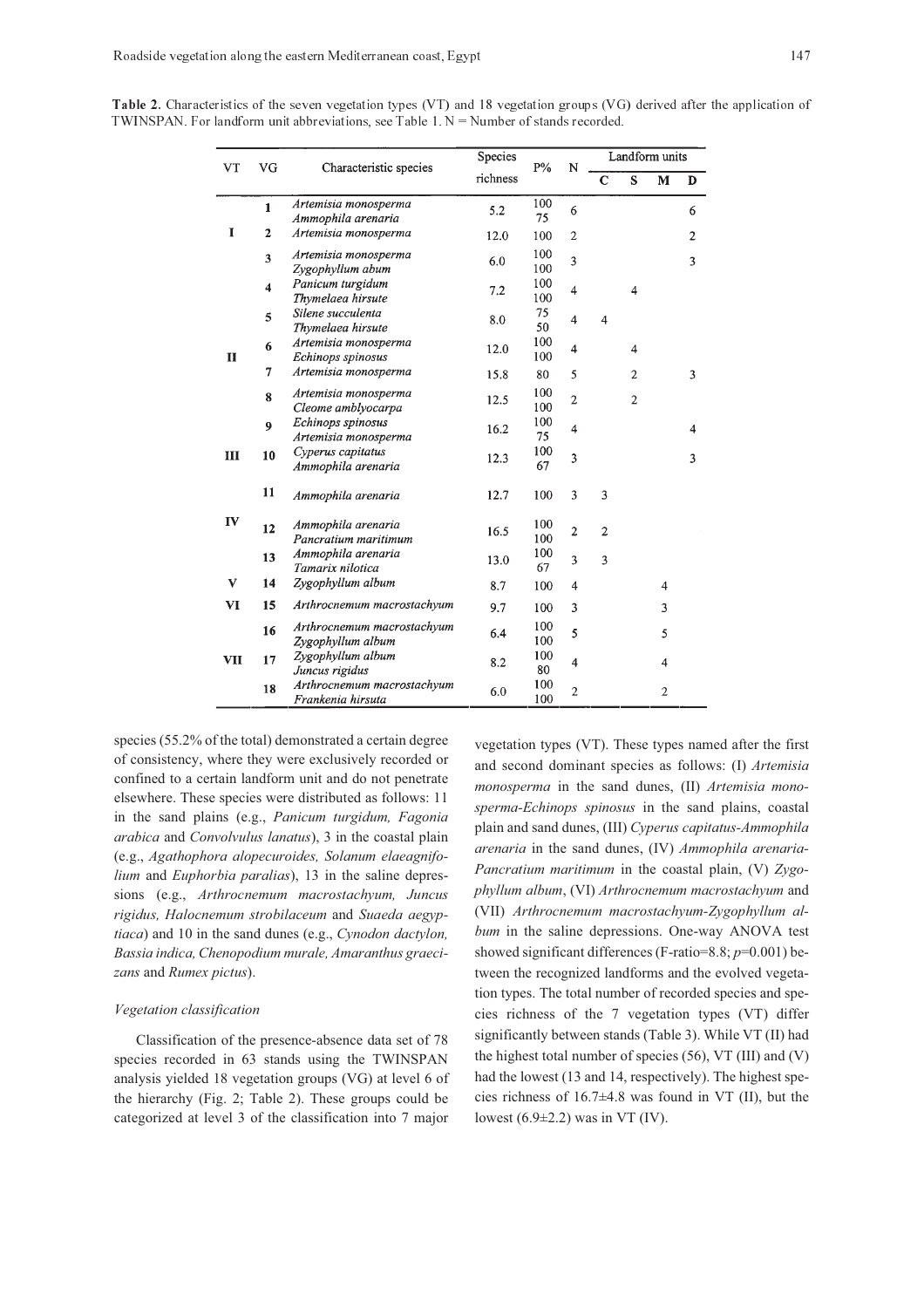Table 3. Mean values, standard deviation  $(\pm SD)$  and ANOVA F-values of the environmental variables and species richness in the stands representing the seven vegetation types (I-VII) obtained by TWINSPAN. TSS= total soluble salts, Alt= altitude and DFS= distance from seashore.  $* p<0.01$ .

|                  | Environmental    |    |                  |                  |                 |                  | TWINSPAN vegetation types |                  |                 |                  |         |
|------------------|------------------|----|------------------|------------------|-----------------|------------------|---------------------------|------------------|-----------------|------------------|---------|
| variables        |                  |    | Total mean       |                  | $_{\rm II}$     | Ш                | IV                        | V                | VI              | VII              | F-ratio |
|                  |                  |    |                  | $(n=11)$         | $(n=23)$        | $(n=3)$          | $(n=8)$                   | $(n=4)$          | $(n=3)$         | $(n=11)$         |         |
| Sand             |                  |    | $93.7 \pm 4.1$   | $96.9 \pm 0.9$   | $95.8 \pm 3.1$  | $96.8 \pm 0.9$   | $87.6 \pm 2.1$            | $93.8 \pm 1.6$   | $91.9 \pm 5.1$  | $91.1 \pm 3.5$   | $12.7*$ |
| Silt             |                  |    | $2.7 \pm 2.6$    | $1.0 \pm 0.4$    | $1.0 \pm 1.3$   | $0.9 \pm 0.4$    | $4.5 \pm 1.8$             | $2.4 \pm 0.5$    | $4.7 \pm 5.5$   | $4.8 \pm 3.9$    | $4.7*$  |
| Clay             | (%)              |    | $3.6 \pm 2.5$    | $2.1 \pm 0.7$    | $2.7 \pm 2.1$   | $2.3 \pm 0.9$    | $7.9 \pm 1.8$             | $3.8 \pm 1.1$    | $3.4 \pm 2.7$   | $4.1 \pm 1.9$    | $10.4*$ |
| $CaCO3$ $\perp$  |                  |    | $1.9 \pm 0.6$    | $1.1 \pm 0.2$    | $2.8 \pm 0.3$   | $1.8 \pm 0.2$    | $2.6 \pm 0.1$             | $1.6 \pm 0.009$  | $1.2 \pm 0.006$ | $1.1 \pm 0.007$  | 59.6*   |
| pH               |                  |    | $7.8 \pm 0.3$    | $7.7 \pm 0.4$    | $7.8 \pm 0.3$   | $7.8 \pm 0.5$    | $7.9 \pm 0.4$             | $7.7 \pm 0.3$    | $7.9 \pm 0.2$   | $7.8 \pm 0.3$    | 0.6     |
| <b>TSS</b>       | (meq/l)          |    | $1.1 \pm 1.5$    | $0.8 \pm 0.01$   | $2.1 \pm 0.01$  | $7.2 \pm 0.1$    | $7.3 \pm 0.2$             | $18.1 \pm 0.1$   | $24.5 \pm 0.3$  | $41.9 \pm 1.0$   | 106.8*  |
| Alt              | (m)              |    | $25.5 \pm 3.6$   | $27.7 \pm 10.3$  | $30.4 \pm 15.5$ | $36.7 \pm 11.5$  | $8.1 \pm 9.9$             | $23.7 \pm 4.8$   | $20.0 \pm 10.0$ | $24.4 \pm 6.1$   | $4.1*$  |
| <b>DFS</b>       | (m)              |    | $107.7 \pm 85.3$ | $179.1 \pm 98.5$ | $98.3 \pm 94.9$ | $193.3 \pm 11.5$ | $21.9 \pm 8.4$            | $117.5 \pm 25.0$ | $76.7 \pm 15.3$ | $100.0 \pm 31.6$ | $4.3*$  |
|                  | Species richness |    | $10.2 \pm 4.3$   | $13.6 \pm 2.7$   | $16.7 \pm 4.8$  | $12.7 \pm 0.6$   | $6.9 \pm 2.2$             | $8.7 \pm 2.2$    | $9.7 \pm 2.1$   | $7.1 \pm 1.5$    | $6.5*$  |
| Total<br>species | number           | of | $19 \pm 3.5$     | 18               | 56              | 13               | 24                        | 14               | 17              | 22               | $42.4*$ |



Figure 3. Ordination diagram of Detrended Correspondence Analysis (DCA) of 63 stands, with their TWINSPAN vegetation types.

Characteristics of the vegetation groups presented in Table 3 showed that 17 out of the 18 groups occurred only in one landform, while VG (7) dominated by *Artemisia monosperma* was represented in the sand plains and the sand dunes. Whereas the vegetation groups of *Ammophila arenaria-Pancratium maritimum* and *Echinops spinosus-Artemisia monosperma* have the highest species richness  $(16.5\pm1.5 \text{ and } 16.2\pm2.4 \text{ species}, \text{respectively}), \text{those of}$ *Artemisia monosperma-Ammophila arenaria* (5.2±1.7), *Artemisia monosperma-Zygophyllum album* and *Arthrocnemum macrostachyum-Frankenia hirsuta* (6.0±2.0 for each) had the lowest.

A Detrended Correspondence Analysis (DCA) ordination plot of the 63 stands on axes 1 and 2 is shown in Fig. 3, with the 7 TWINSPAN vegetation types superimposed. The stands were spread out at 5.3 SD-units of the first axis (eigenvalue= 0.71), expressing the high floristic variation among the vegetation types, and indicating that complete turnover in species composition took place (Hill 1979). Stands of VT (I) were separated toward the positive end of DCA axis 1, while those of VT (VII) were separated out along the other end. DCA axis 2 with eigenvalue of 0.39 and a gradient length of 3.11 was less important. The species-environment correlation was high: 0.96 and 0.67 for DCA axes 1 and 2, showing that the spe-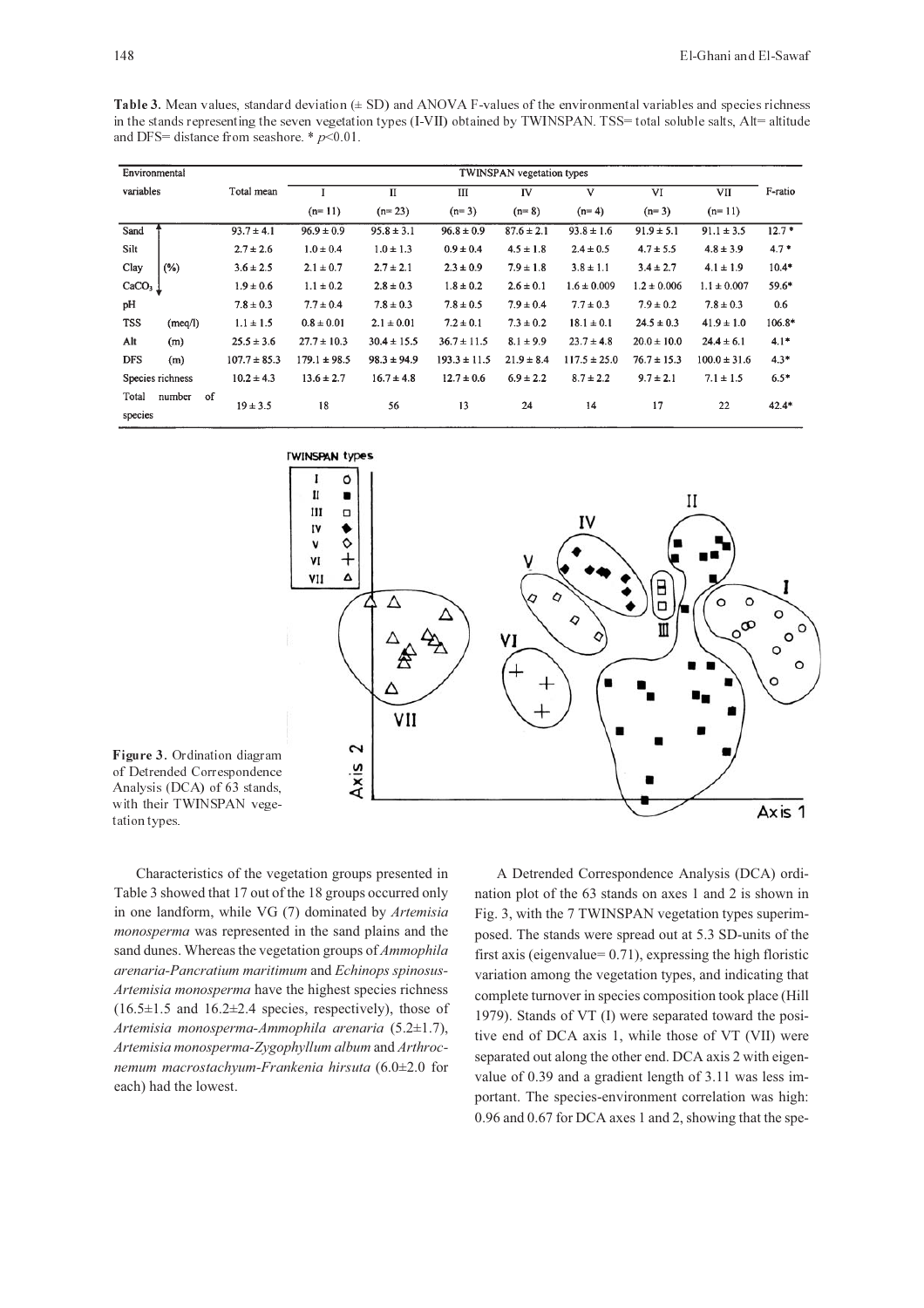Table 4. Mean values, standard deviation  $(\pm SD)$  and ANOVA F-values of the environmental variables and species richness in the stands representing the seven vegetation types (I-VII) obtained by TWINSPAN. TSS: total soluble salts, Alt: altitude and DFS: distance from seashore.  $*$   $p<0.01$ .

|                                                |         |          | DCA axis       |          |          | CCA axis       |          |
|------------------------------------------------|---------|----------|----------------|----------|----------|----------------|----------|
|                                                |         | 1        | $\overline{2}$ | 3        | 1        | $\overline{2}$ | 3        |
| Eigenvalues                                    |         | 0.71     | 0.39           | 0.30     | 0.67     | 0.30           | 0.29     |
| Species-environment<br>correlation coefficient |         | 0.96     | 0.67           | 0.51     | 0.97     | 0.92           | 0.83     |
| Sand                                           |         | $-0.07$  | 0.08           | 0.04     | 0.09     | 0.15           | 0.004    |
| Silt                                           | $(\% )$ | $-0.30$  | $-0.06$        | $-0.09$  | 0.30     | $-0.10$        | $-0.13$  |
| Clay                                           |         | $-0.12$  | 0.10           | 0.11     | 0.04     | $-0.27*$       | $-0.47*$ |
| CaCO <sub>3</sub>                              |         | $-0.002$ | 0.03           | $-0.03$  | $-0.06$  | $-0.31*$       | $-0.34$  |
| pH                                             |         | $-0.12$  | 0.01           | 0.10     | $-0.09$  | $-0.20$        | $-0.30$  |
| Total soluble salts                            | (meq/l) | $-0.92*$ | $-0.10$        | 0.01     | $0.97*$  | 0.06           | 0.07     |
| Landform (LF)                                  |         | $-0.005$ | $0.61*$        | 0.32     | 0.05     | $0.95*$        | $-0.28$  |
| Altitude                                       | (m)     | 0.32     | 0.06           | $-0.16$  | $-0.24*$ | $0.48*$        | $0.74*$  |
| Distance from seashore (m)                     |         | 0.25     | $0.41*$        | $-0.001$ | $-0.18$  | $0.78*$        | 0.30     |



Figure 4. Ordination biplot yielded by Canonical Correspondence Analy $sis$  (CCA) of the  $63$  stands with their TWINSPAN vegetation types and soil variables.

cies data were strongly related to the measured environmental variables. A well-defined gradient in soil salinity  $(r = -0.92)$  was found on axis 1, reflected in the species composition from stands with high to stands with low saline content. The vegetation types (V), (VI) and (VII) of the saline depressions appeared on the left side of axis 1, while those of other landforms appeared on the right side. Plot scores of DCA axis 2 were positively correlated  $(r =$ 0.61) with landform, indicating a gradient from coastal plain on the seashore to sand dunes inwards in the desert.

#### *Vegetation-environment relationships*

The soil variables of the stands comprising the 7 vegetation types differ significantly according to the one-way ANOVA (Table 3). The soil of VT (I) had the highest content of sand, but the lowest content of clay, CaCO<sub>3</sub>, and total soluble salts. The soil of VT (II) had the highest content of  $CaCO<sub>3</sub>$ , while the soil of stands which constitute VT (III) had the lowest silt content (0.9%), the farthest from the seashore (193.3m) and at the highest altitudes (36.7 m above sea level). The soil of VT (IV) occupy the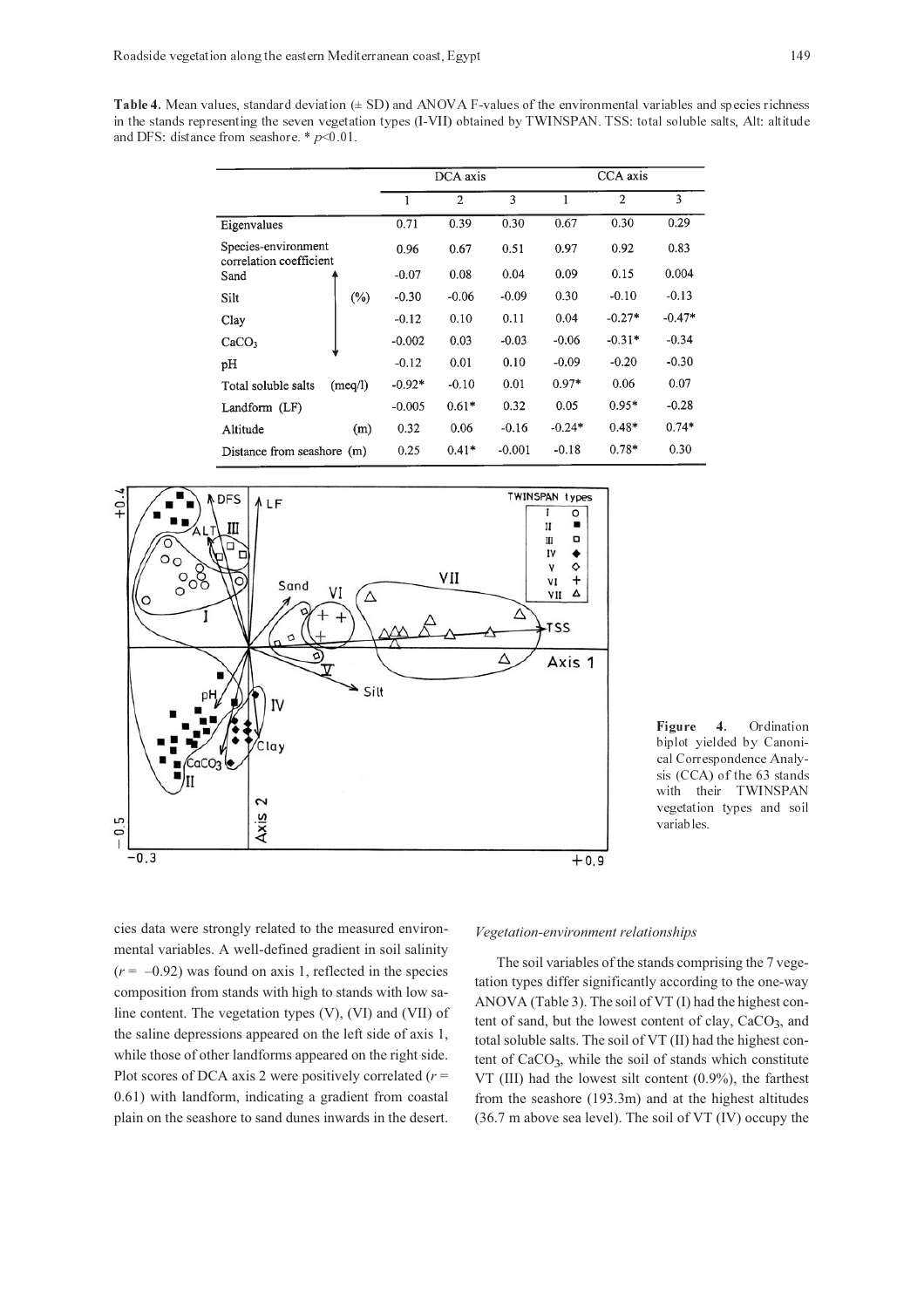| Sand              |           |           |           |                   |         |            |          |               |
|-------------------|-----------|-----------|-----------|-------------------|---------|------------|----------|---------------|
| Silt              | $-0.81**$ |           |           |                   |         |            |          |               |
| Clay              | $-0.78**$ | $0.28*$   |           |                   |         |            |          | $\mathcal{A}$ |
| CaCO <sub>3</sub> | $0.57**$  | $-0.52**$ | $-0.40**$ |                   |         |            |          |               |
| pH                | $-0.13$   | 0.15      | 0.06      | $-0.1$            |         |            |          |               |
| <b>TSS</b>        | $-0.38**$ | $0.44**$  | 0.16      | $-0.76**$         | 0.07    |            |          |               |
| Alt               | $0.58**$  | $-0.39**$ | $-0.54**$ | $0.30*$           | $-0.07$ | $-0.12$    |          |               |
| <b>DFS</b>        | $0.45**$  | $-0.29*$  | $-0.44**$ | $0.36**$          | 0.02    | $-0.10$    | $0.64**$ |               |
| Landform          | $0.29*$   | $-0.44**$ | $-0.20$   | $0.27*$           | 0.01    | $-0.13$    | 0.19     | $0.75**$      |
| Variables         | Sand      | Silt      | Clay      | CaCO <sub>3</sub> | pH      | <b>TSS</b> | Alt      | <b>DFS</b>    |

**Table 5.** Matrix of product moment correlation coefficients (r values) between the environmental variables. \*\*  $p < 0.01$ ,  $* p < 0.05$ . For abbreviations and units, see Tables 3 and 4.

lowest altitude (8.1m above sea level) that were very close to the seashore (DFS=21.9m) and rich in clay content  $(7.9\%)$ . The soil of VT (V), (VI) and (VII) have the highest values of salinity (18.1, 24.5 and 41.9 meq/l, respectively).

The successive decrease of the eigenvalues of the first three CCA axes (Table 4) suggesting a well-structured dataset. The species-environment correlations were higher for the first three canonical axes, explaining 72.4% of the cumulative variance. These results suggest a strong association between vegetation and the measured environmental parameters presented in the biplot (Jongman et al. 1987). From the intra-set correlations of the environmental variables and the first three axes of CCA, it can be inferred that CCA axis 1 was positively correlated with salinity, and negatively with altitude, while CCA axis 2 was defined by landforms, distance from the seashore, altitude and clay. This fact becomes evident in the ordination biplot (Fig. 4). Contributions of salinity, landforms, altitude and clay; which were selected by the forward selection option in the program CANOCO; to the variation in species data were 36.8%, 17.2%, 14.4% and 6.9%, respectively. A test for significance with an unrestricted Monte Carlo permutation test found the F-ratio for the eigenvalue of CCA axis 1 and the trace statistics to be significant ( $p = 0.01$ ), indicating that the observed patterns did not arise by chance. The ordination diagram produced by CCA in Fig. 4 showed that the pattern of ordination was similar to that of the floristic DCA (Fig. 3), with most of the stands remaining in their respective TWINSPAN vegetation types. Clearly, vegetation types (V), (VI) and (VII) were highly associated with soil salinity, those of VT (I) and (III) with altitude and the distance from the seashore, and those of VT (II) and (IV) with clay and lime content.

Table 6. Spearman rank correlations between species richness and stand scores of the first two axes of CCA, and the environmental variables.  $* p < 0.01$ .

| Variables         | Correlation | $\boldsymbol{P}$ |
|-------------------|-------------|------------------|
| Axis 1            | 0.68        | $0.001*$         |
| Axis 2            | 0.06        | 0.78             |
| Sand              | 0.07        | 0.56             |
| Silt              | $-0.13$     | 0.32             |
| Clay              | 0.01        | 0.92             |
| CaCO <sub>3</sub> | $-0.01$     | 0.90             |
| pH                | 0.20        | 0.11             |
| TSS               | $-0.31$     | $0.001*$         |
| Alt               | $-0.35$     | 0.79             |
| <b>DFS</b>        | 0.02        | 0.88             |
| Landform          | 0.65        | $0.001*$         |

The calculation of correlation coefficients (*r*) between the measured environmental variables (Table 5) indicated that sand, silt and  $CaCO<sub>3</sub>$  had the highest number of correlations. Soil texture was significantly correlated with altitude, distance from the sea and  $CaCO<sub>3</sub>$ . It can also be noted that both altitude and the distance from the seashore showed significant positive correlation with each other, and with CaCO<sub>3</sub>.

#### *Diversity versus environment*

The effects of environmental variables on species richness are shown in Table 6. The results showed that species richness was significantly correlated with the first axis (salinity-altitude gradient) of CCA ordination, but was unrelated to the second axis (landform- $CaCO<sub>3</sub>$  gradient). Whereas soil salinity exhibited high significant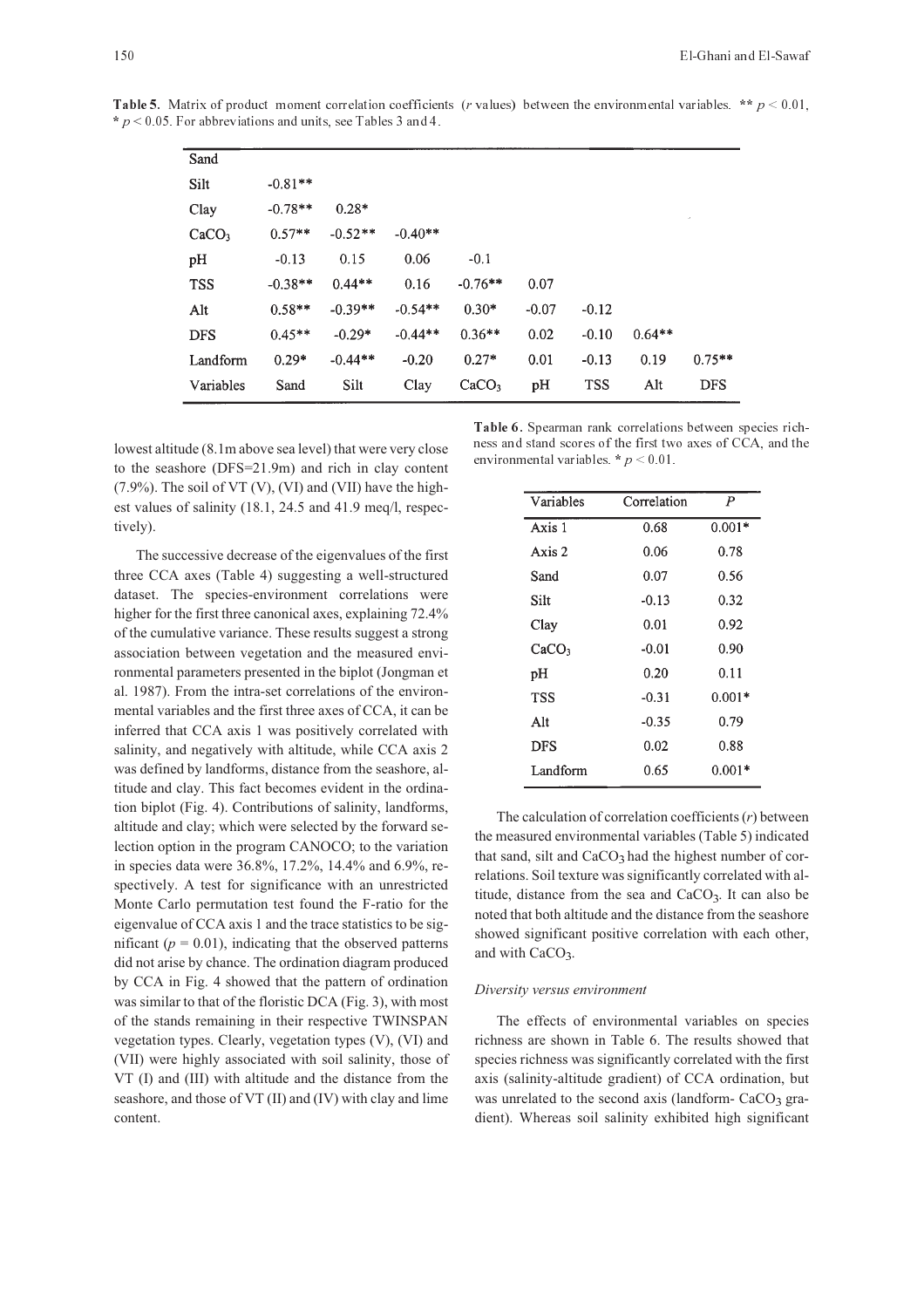negative correlation with species richness ( $p = 0.001$ ), landforms were positively correlated with it  $(p = 0.001)$ .

#### **Discussion**

We examined the vegetation-environment relationships in the different landforms along the roadside verges between El Arish and Rafah on the northeastern Mediterranean coast of Sinai. Both DCA and CCA were applied to assess the species distribution and the prevailing environmental conditions. The results of CCA showed well the relative positions of species and stands along the most important ecological gradients. Both ordination techniques indicated that soil salinity, calcareous sediments, soil texture, landform, altitude and distance from seashore were the most important factors for the distribution of the vegetation pattern along the road verges in the study area. The distribution of the vegetation types reflects these relations, with VT (V-VII) being typical of the saline silty stands, VT (I and III) and partly VT (II) showing a gradient of increasing altitude and distance from seashore, and VT (IV) and mostly VT (II) being found on more  $CaCO<sub>3</sub>$ and clay contents.

The 18 groups identified by TWINSPAN were considered to represent 7 vegetation types; each of definite floristic and environmental characteristics. Most of the characteristic species of the identified vegetation types were salt tolerant species, indicating the saline nature of the study area. The application of DCA to the same set of data supports the distinction between these types. Some of the identified vegetation types have very much in common with that recorded along the western Mediterranean coastal land (Shaltout and EL-Ghareeb 1992), in south Sinai region (El-Ghareeb and Shabana 1990, Abd El-Ghani and Amer 2003), in some wadis of the Eastern (Fossati et al. 1998) and Western Desert (Bornkamm and Kehl 1985, Abd El-Ghani 2000), and in the Negev Desert of Israel (Olsvig-Whittaker et al. 1983, Tielbörger 1997). Owing to the specific environment of the study area, many species with a nitrophilous (e.g., *Cynodon dactylon, Cakile maritima* and *Phragmites australis*), psammophilous (e.g., *Echinops spinosus, Cornulaca monacantha, Cyperus capitatus* and *Artemisia monosperma*), halophilous (e.g. *Arthrocnemum macrostachyum, Halocnemum strobilaceum, Agathophora alopecuroides, Juncus rigidus* and *Frankenia hirsuta*) and psammohalophilous (e.g., *Zygophyllum album, Ammophila arenaria* and *Tamarix nilotica*) character occurred in the distinguished vegetation types.

It has been emphasized that roadside zonation was based on structural criteria, such as vegetation height, density and dominance structure of plant communities rather than on floristic composition only (Kopecký 1978), features that were beyond the focus of this study. The arrangement of the 7 major vegetation types followed a general pattern in zones parallel to the roadway. Each type has indicator species with varying degrees of overlap between types (Table 3). The zonation of these physiognomic vegetation types (VT I-VII) from the roadside inward can be characterized according to the landform unit on which it occurred as follows:

*A – Coastal plain* are at the inner edge of the road verge, and are exposed to salt spray. Vegetation composition in this landform was dominated by *Ammophila arenaria-Pancratium maritimum* (VT IV) found very close to the seashore on the low-lying stands rich in fine sediments. Less frequent species include *Elymus farctus* and *Silene succulenta*.

*B – Saline depressions* are located on the outermost zone of the outer road verge that were relatively influenced by seawater, and forming wet saltmarshes. They were dominated by *Zygophyllum album, Arthrocnemum macrostachyum* and *Arthrocnemum macrostachyum- Zygophyllum album* (VT V, VI and VII, respectively). High salinity of this landform favours the growth of some salt tolerant species such as *Frankenia hirsuta, Juncus rigidus, Agathophora alopecuroides* and *Cyperus laevigatus*. Low species richness in the vegetation types of the coastal plain and saline depressions may be related to their high soil salinity. Our results indicated that species richness was negatively correlated with soil salinity and positively correlated with landform units. Such salinity stress on species diversity in the study area and related areas was reported by Moustafa and Klopatek (1995) and Shaltout et al. (1997).

*C – Sand plains* followed the saline depressions, and are away from the direct influence of the sea. The vegetation structure of this vegetation type occurred in two facies: (1) the farthest from the seashore, and inhabiting the deep sandy soil stands with low content of  $CaCO<sub>3</sub>$ . It is dominated by *Panicum turgidum* and *Thymelaea hirsuta*, (2) the nearest to the seashore found on high soil contents of CaCO, pH and fine sediments. It represents the typical vegetation type dominated by *Artemisia monosperma-Echinops spinosus* (VT II). The relatively high species diversity of VT (II) may be explained in terms of the theory of substrate heterogeneity (Mellinger and McNaughton 1975), as this landform can be considered as ecotonal area that embraces the characteristics of both coastal plain and sand dunes. High species diversity due to substrate heterogeneity and local topographic variations in some Mediterranean plant communities was also confirmed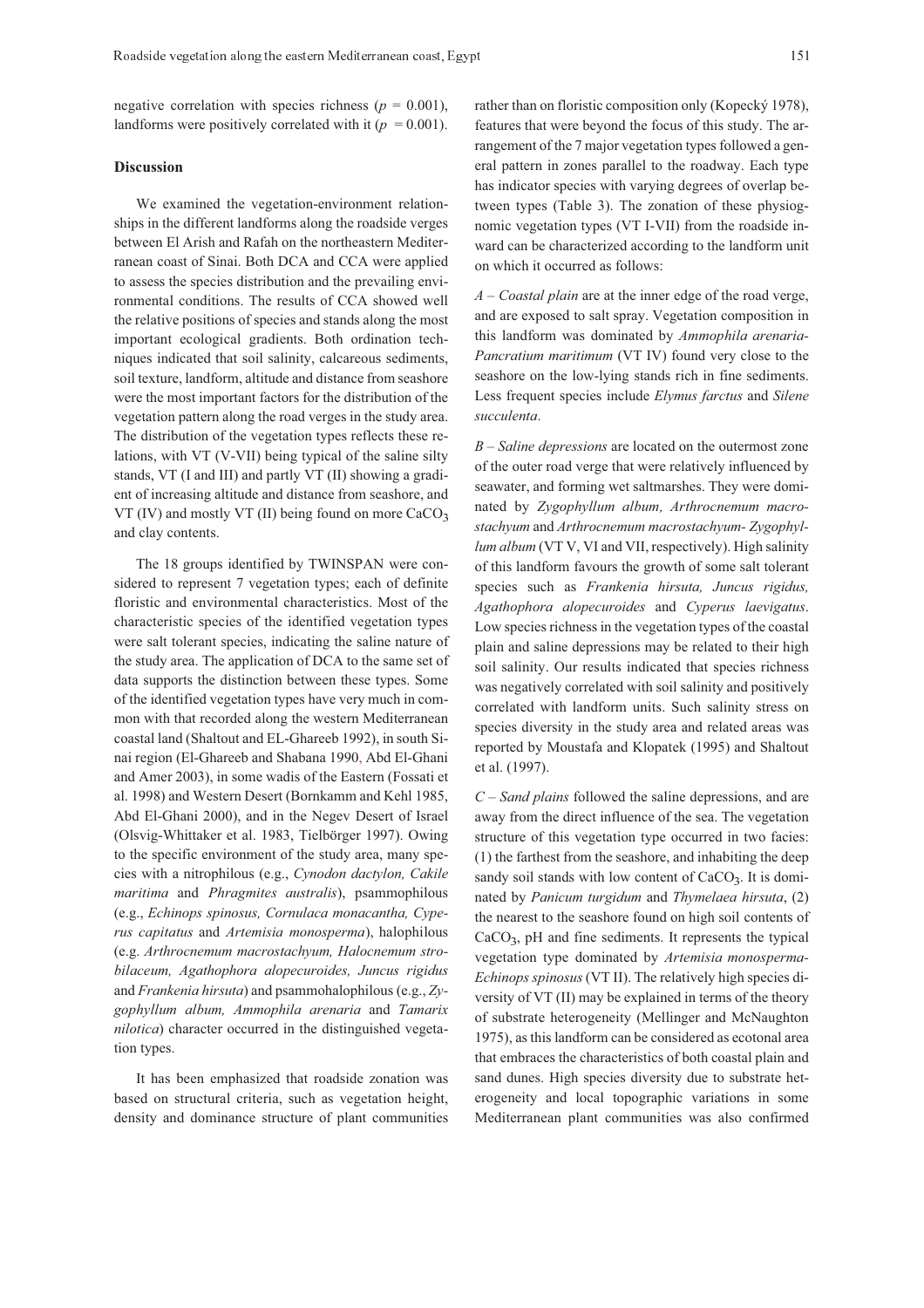(among others; Kutiel et al. 1979, Benhouhou et al. 2001, Al-Sodany et al. 2003).

*D – Sand dunes* represent the innermost zone of the outer road verge away from any influence of the sea, and are characterized by *Artemisia monosperma* (VT I), *Artemisia monosperma-Echinops spinosus* (VT II) and *Cyperus capitatus-Ammophila arenaria* (VT III). The vegetation composition of the coastal sand dunes in the present study has very much in common with that in Israel (Barbour et al. 1981, Tielbörger 1997), and in the western Mediterranean coast of Egypt (Ayyad 1973). The coastal sand dune system was a prominent feature in this study. However, its vegetation has been disturbed through grazing and over-exploitation for fuel wood, construction, and is being burnt to clear the way for cultivation. Consequently, the high species diversity and the highest share of alien weeds of vegetation types (I) and (III) characterizing sand dune vegetation in the study area may be related to the high disturbance of their substrates as a result of agriculture practising, farming processes and other excessive human disturbances.

#### **References**

- Abd El-Ghani, M.M. 1996. Vegetation along a transect in the Hijaz mountains (Saudi Arabia). *J. Arid Environ.* 32: 289-304.
- Abd El-Ghani, M.M. 1998. Environmental correlates of species distribution in arid desert ecosystems of eastern Egypt. *J. Arid Environ.* 38: 297-313.
- Abd El-Ghani, M.M. 2000. Floristics and environmental relations in two extreme desert zones of western Egypt. *Global Ecol. Biogeogr.* 9: 499-516.
- Abd El-Ghani, M.M. and W. Amer. 2003. Soil-vegetation relationships in a coastal desert plain of southern Sinai, Egypt. *J. Arid Environ.* 55: 607-628.
- Abd El-Ghani, M.M. and N. El-Sawaf. 2004. Diversity and distribution of plant species in agro-ecosystems of Egypt. *Syst. Geogr. Pl.* 74: 319-336
- Al-Sodany, Y.M., M.N. Shahata and K.H. Shaltout. 2003. Vegetation along an elevation gradient in Al-Jabal Al-Akhdar, Libya. *Ecol. Mediter.* 29: 35-47.
- Ayyad, M. A. 1973. Vegetation and environment of the western Mediterranean coastal land of Egypt. I. The habitat of sand dunes. J. Ecol. 61: 509-523.
- Ayyad, M.A. and A.M. Fakhry. 1996. Plant biodiversity in the Western Mediterranean Desert of Egypt. *Verh. Ges. f. Ökologie* 25: 65-76.
- Batanouny, K.H. 1979. Vegetation along Jeddah-Mecca road: pattern and process affected by human impact. *J. Arid Environ.* 2: 21-30.
- Batanouny K.H. and S. Abul-Souod. 1972. Phytosociological and ecological study of a sector in the Libyan Desert. *Vegetatio* 25: 335-356.
- Barbour, M.G., A. Shmida, A.F. Johnson and B. Holton. 1981. Comparison of coastal dune scrub in Israel and California: Physiognomy, association patterns, species richness and phytogeography. *Israel J. Bot.* 30: 181-198.
- Behhouhou, S. S., T.C.D. Dargie and O.L. Gilbert. 2001. Vegetation associations in the Great Western erg and the Saoura valley, Algeria. *Phytocoenologia* 31: 311-324.
- Bornkamm, R. and H. Kehl. 1985. Pflanzengeographische zonen in der Marmarika (Nordwest-Ägypten). *Flora* 176: 141-151.
- Boulos, L. 1999-2002. *Flora of Egypt. Volumes 1-3*. Al Hadara Publishing, Cairo.
- Bouyoucos, G.J. 1962. Hydrometer method improved for making particle size analysis of soil. *J. Agron.* 54: 464-465.
- Danin, A. 1983. *Desert Vegetation of Israel and Sinai.* Cana Publishing House, Jerusalem.
- Danin, A., A. Weinstein and R. Karschon. 1982. The synanthropic vegetation of new settlements in northeastern Sinai. I. Composition and origin. *Willdenowia* 12: 57-75.
- Dargie, T.C.D. and M.A. El Demerdash. 1991. A quantitative study of vegetation-environment relationships in two Egyptian deserts. *J. Veg. Sci.* 2: 3-10.
- El-Ghareeb, R. and M.A. Shabana. 1990. Vegetation-environmental relationships in the bed of Wadi El-Sheikh of southern Sinai. *Vegetatio* 90: 145-157.
- El Hadidi, M. N. and J. Kosinová. 1971. Studies on the weed flora of cultivated land in Egypt. 1. Preliminary survey. *Mitt. Bot. Staatssamml. München* 10: 354-367.
- Fossati, J., G. Pautou and J.P. Peltier. 1998. Wadi vegetation of the North-Eastern desert of Egypt. *Feddes Repert.* 109: 313–327.
- Fayed, A.A. and K.M. Zayed. 1989. Vegetation along Makkah-Taif road (Saudi Arabia). *Arab Gulf J. Scient. Res.* 7: 97-117.
- Frenkel, R.E. 1970. *Ruderal Vegetation along Some California Roadsides.* University of California Press. Berkeley, CA.
- Gibali, M.A. 2000. Plant life in Northern Sinai: Ecological and floristic studies. Unpublished Ph.D. Thesis, Fac. Sci., Cairo Univ.
- Greig-Smith, P. (1983). *Quantitative Plant Ecology*. 3rd Ed. Blackwell, London.
- Heindl, B. and I. Ullmann. 1991. Roadside vegetation in mediterranean France. *Phytocoenologia* 20: 111-141.
- Hill, M.O. 1979. TWINSPAN A Fortran program for arranging multivariate data in an ordered two-way table of classification of individuals and attributes. Ithaca, NY, Cornell Univ.
- Hill, M.O. and H.G. Jr.Gauch. 1980. Detrended correspondence analysis: an improved ordination technique. *Vegetatio* 42: 47- 58.
- Holzapfel, C. and W. Schmidt. 1990. Roadside vegetation along transect in the Judean Desert, Israel. *Israel J. Bot.* 39: 263-270.
- Iraqi, M.I. 2002. *Transport Sector in Egypt: Past, Present and Future Until 2010.* Academic Press (in Arabic).
- Jackson, M.L. 1967. *Soil Chemical Analysis.* Prentice Hall of India, New Delhi.
- Jongman, R.H., C.J.F. ter Braak and O.F.G. van Tongeren. 1987. *Data Analysis in Community and Landscape Ecology.* Pudoc Wageningen, The Netherlands.
- Kassas, M. 1952. Habitat and plant communities in the Egyptian desert. I. Introduction. *J. Ecol.* 40: 342-351.
- Kopecký, K. 1978. *Die Strassenbegleitenden Rasengesellschaften im Gebrige Orlické und seinem Vorlande.* Vegetace CSSR, A-10. Academia Praha, Praha.
- Kovach, W.L. 1999. *A Multivariate Statistical Package for Windows, version 3.1. Users' Manual.* Kovach Computing Services, Pentraeth, Wales, UK.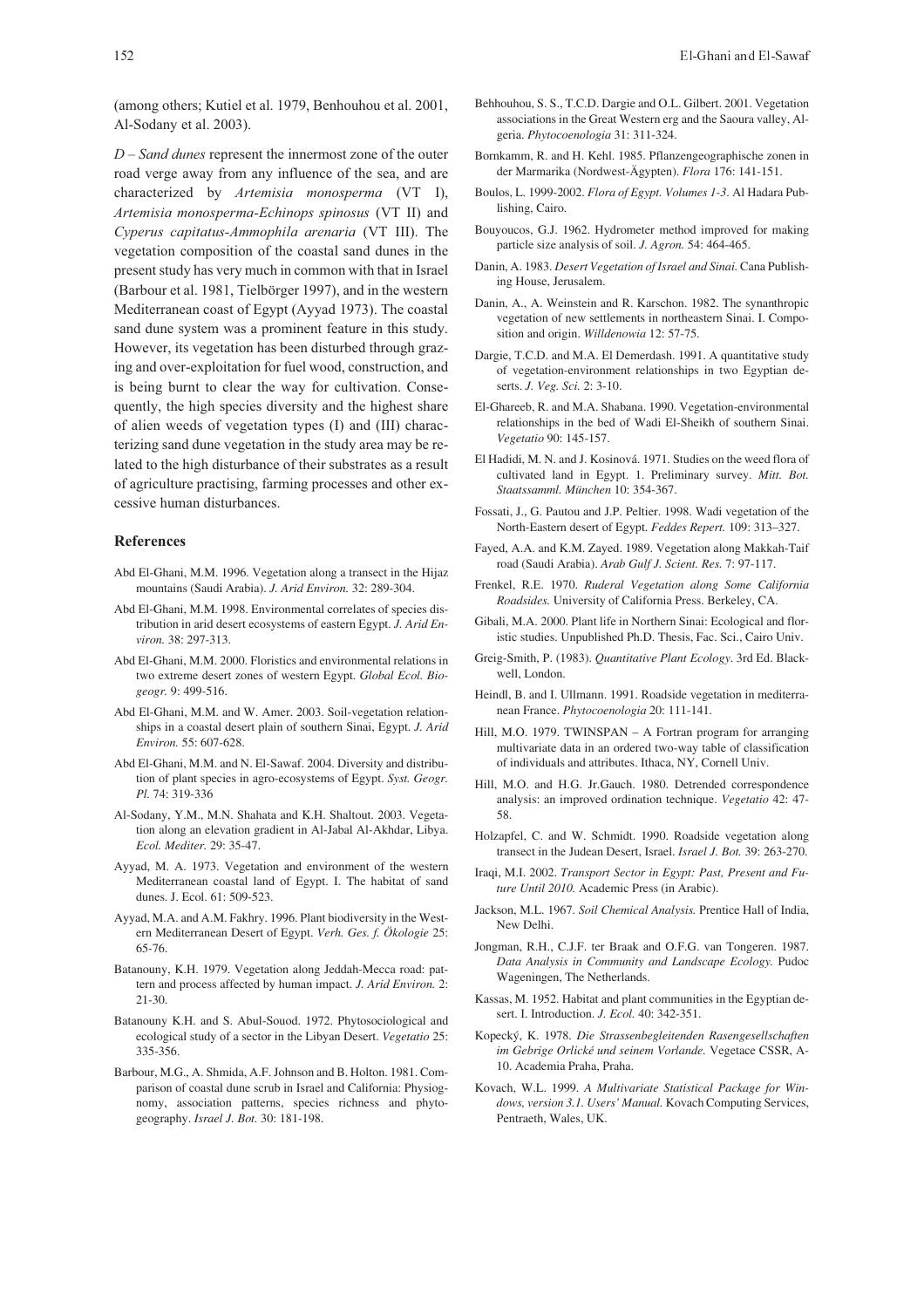- Kutiel, P., A. Danin and G. Orshan. 1979. Vegetation of the sandy soils near Caesarea, Israel. I. Plant communities, environment and succession. *Israel J. Bot.* 28: 20-35.
- Lausi, D. and P.L. Nimis. 1985. Roadside vegetation in boreal South Yukon and adjacent Alaska. *Phytocoenologia* 13: 103-138.
- McCune, B. and M.J. Mefford. 1999. *PC-ORD for Windows. Multivariate Analysis of Ecological Data. Version 4.14. User's Guide.* MjM Software, Oregon, USA.
- Mellinger, M.V. and S.J. McNaughton. 1975. Structure and function of successional vascular plant communities in Central New York. *Ecol. Monogr.* 45: 161-182.
- Moustafa, A. A. and J.M. Klopatek. 1995. Vegetation and landforms of the Saint Catherine area, southern Sinai, Egypt. *J. Arid Environ.* 30: 385-395.
- Olsvig-Whittaker, L., M. Shachak and A.Yair. 1983. Vegetation patterns related to environmental factors in a Negev Desert watershed. *Vegetatio* 54: 153-165.
- Orloci, L. 1978. *Multivariate Analysis in Vegetation Research.* 2nd ed. W. Junk b.v. Publishers. The Hague, Boston.
- Salama, F.M., M.M. Abd El-Ghani, S.M. El-Naggar and K.A. Baayo. 2003. Floristic composition and chorological analysis of the Sallum area, west Mediterranean, Egypt. *J. Union Arab Biol. Cairo 13 (B)*: 27-47.
- Shaltout, K.H. and A. Sharaf El-Din. 1988. Habitat types and plant communities along a transect in the Nile Delta region. *Feddes Repert.* 99: 153-162.
- Shaltout, K.H. and R. El-Ghareeb. 1992. Diversity of the salt marsh plant communities in the western Mediterranean region of Egypt. *J. Univ. Kuwait (Sci.)* 19: 75-84.
- Shaltout, K.H., E.F. El-Halawany and M.M.El-Garawany. 1997. Coastal lowland vegetation of eastern Saudi Arabia. *Biodiv. and Conserv.* 6: 1027-1070.
- Stottele, T. and W. Schmidt. 1988. *Flora und Vegetation an Strassen und Autobahnen der Bundesrepublik Deutschland.* Forsch. Strass. Verkehr. 529. Bonn.
- Täckholm, V. 1974. *Students´ Flora of Egypt.* 2nd ed. Cairo University Press, Cairo.
- ter Braak, C.J.F. 1986. Canonical correspondence analysis: a new eigenvector technique for multivariate direct gradient analysis. *Ecology* 67: 1167-1179.
- ter Braak, C.J.F. 1994. Canonical community ordination. Part 1. Basic theory and linear methods. *Ecoscience* 1: 127-140.
- ter Braak, C.J.F. and I.C. Prentice. 1988. A theory of gradient analysis. *Adv. Ecol. Res.* 18: 271-317.
- ter Braak, C.J.F. and P. Smilauer. 1998. *CANOCO Reference Manual and User's Guide to CANOCO for Windows: Sotware for Canonical Community Ordination (version 4).* Microcomputer Power, Ithaca, NY.
- Tielbörger, K. 1997. The vegetation of linear desert dunes in the north-western Negev, Israel. *Flora* 192: 261-278.
- Ullmann, I., P. Bannister and J.B. Wilson. 1995. The vegetation of roadside verges with respect to environmental gradients in southern New Zealand. *J. Veg. Sci.* 6: 131-142.
- Ullmann, I. and B. Heindl. 1989. Geographical and ecological differentiation of roadside vegetation in temperate Europe. *Bot. Acta* 102: 261-340.
- Ullmann, I., B. Heindl and B. Schug. 1990. Naturräumlische Gliederung der Vegetation auf Strassenbegleitflächen im westlischen Unterfranken. *Tuexenia* 10: 197-222.
- UNESCO-FAO 1963. Carte bioclimatique de la zone mediterranéenne. *Arid Zone Res.* 21.
- Weinstein, A. and G. Schiller. 1979. Afforestation and tree planting in Sinai. II. Northeastern Sinai. La-Yaaran 29:13-16 (Hebrew), 32 (English).
- Wilson, J.B., G.L. Rapson, M.T. Sykes, A.J. Walker and P.A. Williams. 1992. Distributions and some climatic correlations of some exotic species along roadsides in New Zealand. *J. Biogeogr.* 19: 183-194.
- Zahran, M.A., K.J. Murphy, I.A. Mashaly and A.A. Khedr. 1996. On the ecology of some halophytes and psammophytes in the Mediterranean coast of Egypt. *Verh. Ges. f. Ökologie* 25: 133-146.
- Zohary, M. 1983. Man and vegetation in the Middle East. In: W. Holzner, M.J.A. Werger and I. Ikusima (eds.), *Man's Impact on Vegetation,* Junk, The Hague, The Netherlands.

#### **Appendix**

*Abbreviations of indicator species*

| <b>Species</b>                                    | Abbreviation |
|---------------------------------------------------|--------------|
| Ammophila arenaria (L.) Link                      | Ammo         |
| Arthrocnemum macrostachyum (Moric.) K.Koch        | Arth         |
| Bassia indica (Wight) A.J. Scott                  | <b>Bass</b>  |
| Cleome amblyocarpa Barratte & Murb.               | Cleo         |
| Cornulaca monacantha Delile                       | Corn         |
| Echinops spinosus L.                              | Echi         |
| <i>Elymus farctus</i> (Viv.) Rumemark ex Melderis | Elym         |
| Moltkiopsis ciliata (Forssk.) I.M. Johnst.        | Molt         |
| Pseudorlaya pumila (L.) Grande                    | Pseu         |
| Stipagrostis scoparia (Trin. & Rupr.) de Winter   | Stip         |
| Zygophyllum album L.f.                            | Zygo         |

*Landform unit abbreviations*

C=Coastal plain S= Sand plain M= Saline depressions D= Sand dunes